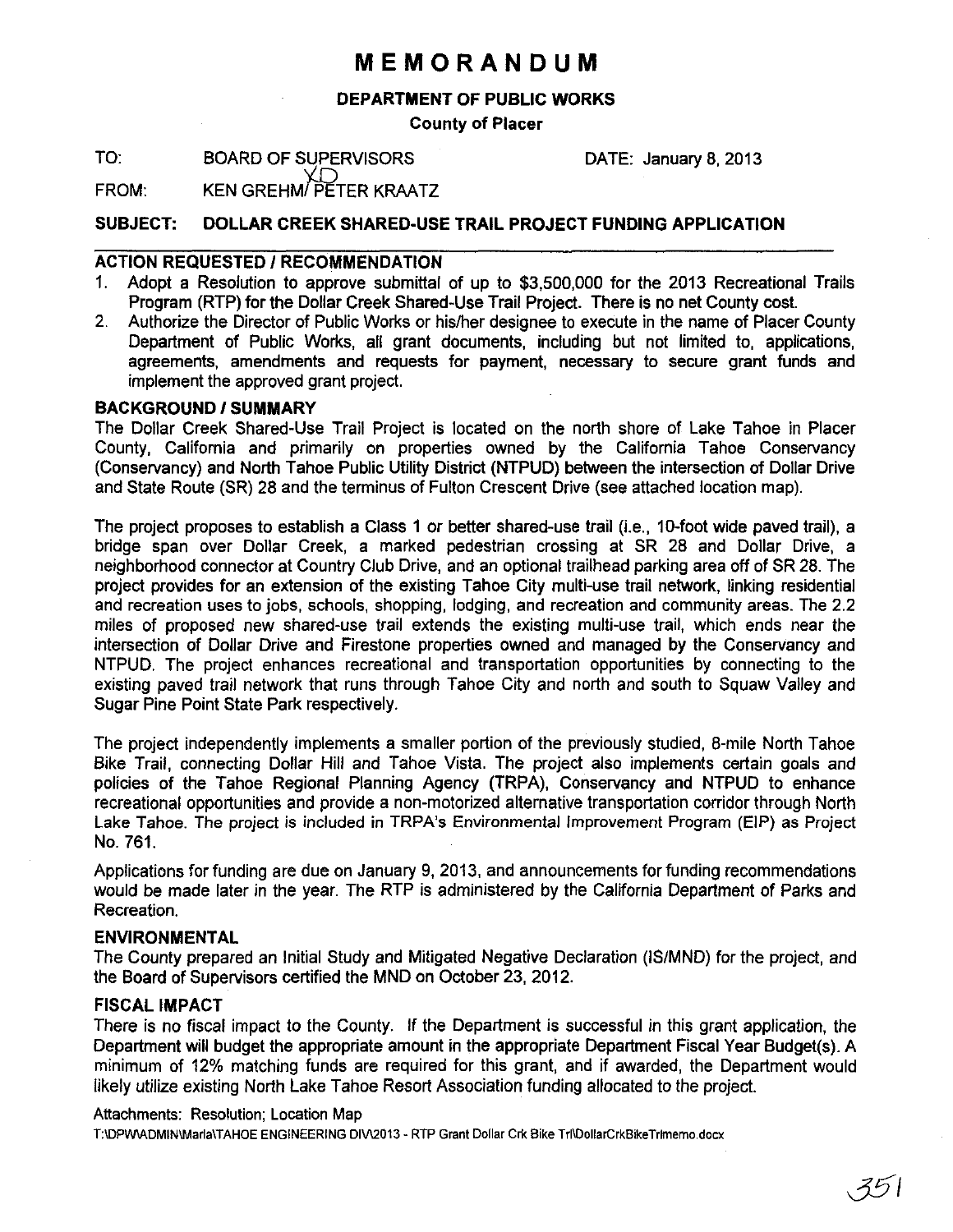# **Before the Board of Supervisors County of Placer, State of California**

In the matter of: APPROVAL OF SUBMITTAL OF AN APPLICATION(S) FOR GRANT FUNDS FROM THE RECREATIONAL TRAILS PROGRAM FOR THE DOLLAR CREEEK BIKE TRAIL PROJECT; AND AUTHORIZING THE DIRECTOR OF PUBLIC WORKS AS SIGNATURE AUTHORITY FOR ALL GRANT RELATED DOCUMENTS.

Reso!. No: \_\_\_\_\_\_ \_

The following Resolution was duly passed by the Board of Supervisors of the County of Placer

at a regular meeting held on **with the summan example of the following vote on roll** call:

Ayes:

Noes:

Absent:

Signed and approved by me after its passage.

 $352$ 

Chair, Board of Supervisors

Attest: Clerk of said Board

WHEREAS, the "Safe, Accountable, Flexible, Efficient Transportation Equity Act: A Legacy for Users" provides funds to the State of California for Grants to federal, state, local and non-profit organizations to acquire, develop and/or maintain motorized and non-motorized trail Projects; and

WHEREAS, the State Department of Parks and Recreation has been delegated the responsibility for the administration of the program within the State, setting up necessary procedures governing Project Application under the program; and

WHEREAS, said procedures established by the State Department of Parks and Recreation require the Applicant to certify by resolution the approval of Application(s) before submission of said Application(s) to the State; and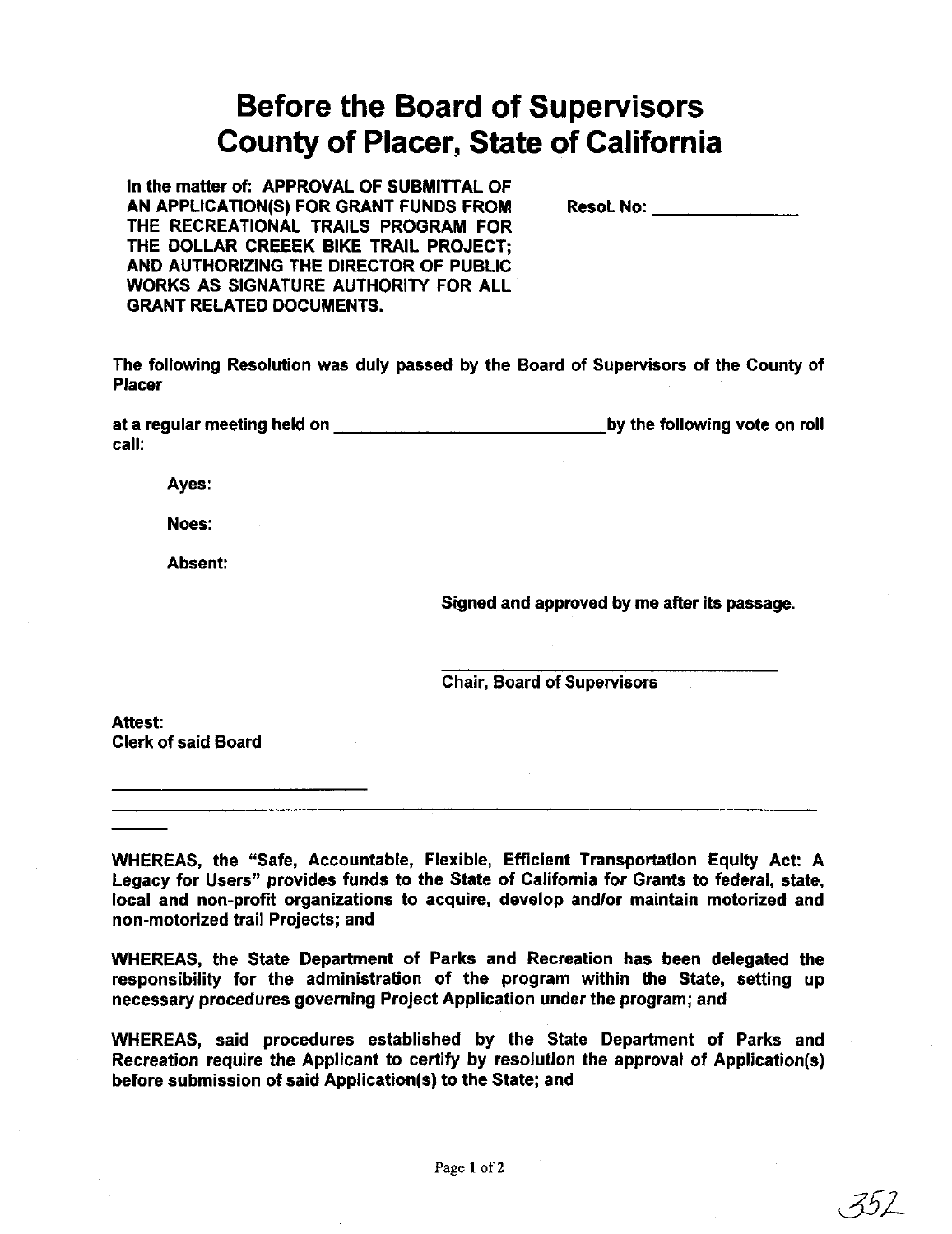WHEREAS, the Applicant will enter into a Contract with the State of California to complete the Project{s);

NOW, THEREFORE, BE IT RESOLVED that the Placer County Board of Supervisors hereby:

- 1. Approves the filing of an Application for the Recreational Trails Program; and
- 2. Certifies that the Project is consistent with the Applicant's general plan or the equivalent planning document; and
- 3. Certifies that said Applicant has or will have available prior to commencement of any work on the Project{s) included in this Application, sufficient funds to operate and maintain the Project(s); and
- 4. Certifies that the Applicant has reviewed, understands, and agrees to the General Provisions contained in the Contract shown in the Procedural Guide; and
- 5. Appoints the Director of Public Works or his/her designee as agent to conduct all negotiations, execute and submit all documents, including, but not limited to Applications, agreements, amendments, payment requests and so on, which may be necessary for the completion of the Project.
- 6. Agrees to comply with all applicable federal, state and local laws, ordinances, rules, regulations and guidelines.

352